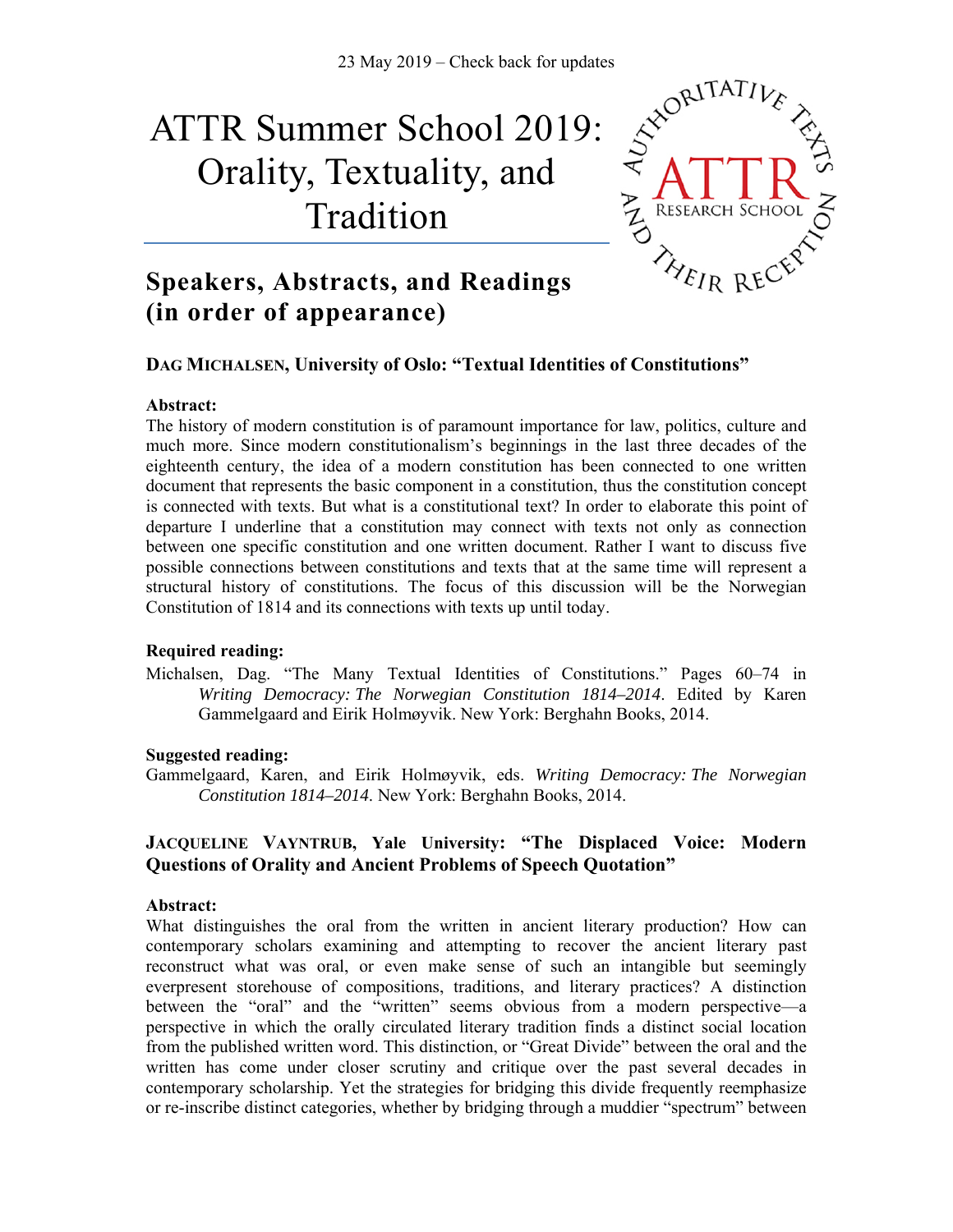the oral and the written, or replacing the oral with yet a different but analogous and even more undertheorized category of "memory." But is this distinction between an oral and a written an ancient distinction, or is it simply a modern identification of categories? Readers of Plato's Phaedrus frequently cite Socrates' character in that dialogue as seemingly elevating the oral over the written, critiquing the written text as problematically displacing the traditional, living teacher. But what if in identifying an ancient debate between the written and the oral, "text," on the one hand, and "tradition" on the other, we have missed the point? What if what Plato's character of Socrates was getting at was not the medium or the technology of writing, but rather, that such a position on writing reveals an ongoing, cross Mediterranean and Near Eastern debate on the authority and authenticity of quoted speech more generally? Identifying the boundaries of modern categories of the "oral" and the "written" and correlated concerns of media, I will show how these categories have obscured a distinct set of questions that were active and observable from ancient text production: What happens to the voice when it is displaced from the embodied context of the living speaker? What are the various strategies available in ancient text production, both in terms of selection of media and rhetorical presentation, to anticipate and counter concerns of diminished value or authenticity of a quoted voice? From a perspective that seeks to recover ancient concerns and distinguish these concerns from those shaped by our inherited intellectual categories and contemporary concerns, I will show how the very identification of the oral and the written is a secondary concern of media that has obscured a primary metaphysical question surrounding the fate of words when their living embodied speaker no longer speaks them.

#### **Required and Suggested reading:**

See the Guided Reading Outline in the document "Vayntrub the displaced voice outline and readings.pdf"

# **KARL-GUNNAR JOHANSSON, University of Oslo: "At the Crossroads of Oral and Written Traditions: The Appropriation, Assimilation and Construction of Cultural Memory"**

#### **Abstract:**

Orality and literacy are often discussed as oppositions and dicotomic in earlier scholarship. In more recent debate, however, the dicotomy has been challenged and a more multi-facetted understanding of oral and literate traditions has been introduced; the Great Divide has been left behind. This will be one starting point of my presentation. Orality as a pure phenomenon is not available for study, I contend, rather oral traditions have been running parallel to the written material that is extant for the scholar. A second focus will be on memory and the construction of memory in societies where oral traditions as well as written are interrelated and influencing eachother. I intend to treat examples of the construction of memories as appropriation of the past in the manuscript culture, but with examples also from more recent periods to illustrate the vulnerability of oral traditions as well as cultural memories. My presentation will end with some reflections concerning the establishing of editions of historical texts and how these editions in themselves represent instances of the construction of memories and monuments, the appropriation of the past in their own time.

#### **Required reading:**

Johansson, Karl G. 2018. "II: 6 Text Editing." In: Jürg Glauser, Pernille Hermann & Stephen Mitchell (eds), Pre-Modern Nordic Memory Studies: An Interdisciplinary Handbook. Berlin: Walter de Gruyter. Pp. 427–432.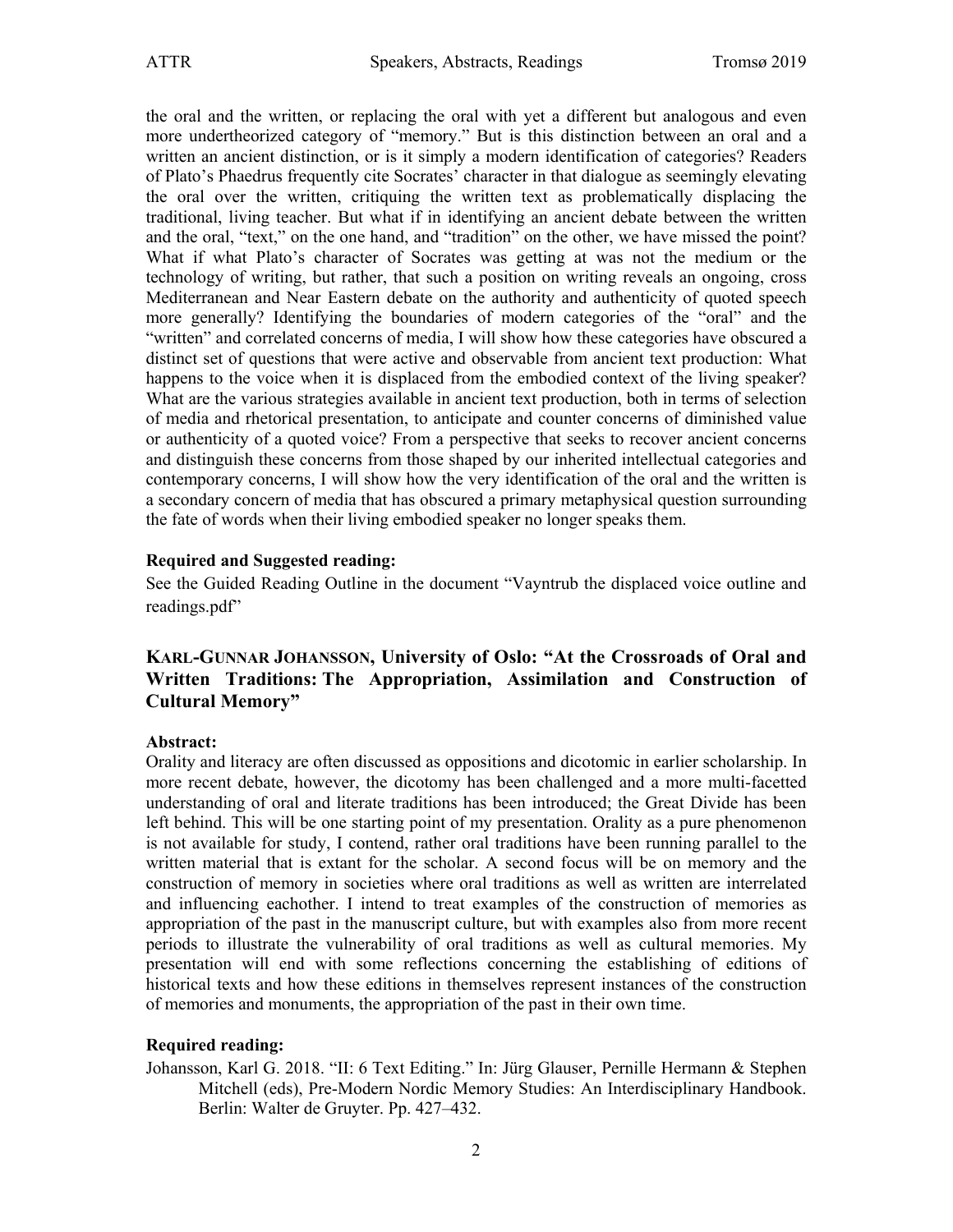#### **Suggested reading:**

- Assmann, Jan. 2011. Cultural Memory and Early Civilization. Writing, Remembrance, and Political Imagination. Cambridge: Cambridge University Press.
- Fried, Johannes. 2004. Der Schleier der Erinnerung. Grundzüge einer historischen Memorik. München: Beck.
- Gottskálk Jensson. 2010. "Tylensium thesauri: Den islandske kulturkapital i Gesta Danorum og Heimskringla." In: Jon Gunnar Jørgensen et al. (eds.), Saxo og Snorre. København: Museum Tusculanums forlag. Pp. 187–207.
- Johansson, Karl G. 2010. "Snorri, Saxo och medeltidens berättelser om kungarnas historia." In: Jon Gunnar Jørgensen et al. (eds.), Saxo og Snorre. København: Museum Tusculanums forlag. Pp. 131–166.

Source Literature:

- Saga Óláfs konungs hins helga. Den store saga om Olav den hellige, ed. Oscar Albert Johnsen & Jón Helgason. Oslo: Norsk historisk kjeldeskrift-institutt, Oslo 1941.
- Saxo Grammaticus. Gesta Danorum. Danmarkshistorien, ed. Karsten Friis-Jensen. Gad: Det Danske Sprog- og Litteraturselskab, Copenhagen 2005.
- Theodoricus. De antiquitate regum Norwagiensium. On the Old Norwegian Kings. Novus: The Institute for Comparative Research in Human Culture, Series B: Skrifter 169, Oslo 2018.

# **TORJER OLSEN, Arctic University of Norway: "The curriculum as authoritative text: Curricular definitions and negotiations of citizenship and indigeneity"**

#### **Abstract:**

Educational systems have important roles when it comes to the making, articulation, and performance of citizenship. Thus, the curriculum, stating what schools should do, teachers teach, and students learn, is a document that potentially has the power to define and express dynamics of inclusion and exclusion. In the lecture, I will look into and discuss curricular definitions of and negotiations around indigeneity and citizenship, especially when it comes to the practical use of and discussions around the curriculum.

#### **Required reading:**

Keskitalo, Pigga P.K., and Torjer A. Olsen. "Historical and political perspectives on Sámi and inclusive school systems in Norway." Pages 109–124 in *Including the North: A Comparative Study of the Policies on Inclusion and Equity in the Circumpolar North*. Edited by Mhairi Beaton et al. Rovaniemi: Lapland University Press, 2019.

#### **Suggested reading:**

- Gjerpe, Kajsa Kemi. "From indigenous education to indigenising mainstream education." *FLEKS - Scandinavian Journal of Intercultural Theory and practice* 5.1 (2018): 1–18.
- Olsen, Torjer. "Privilege, decentring and the challenge of being (non-)Indigenous in the study of Indigenous issues." *Australian Journal of Indigenous Education* 47.2 (2017): 206– 15.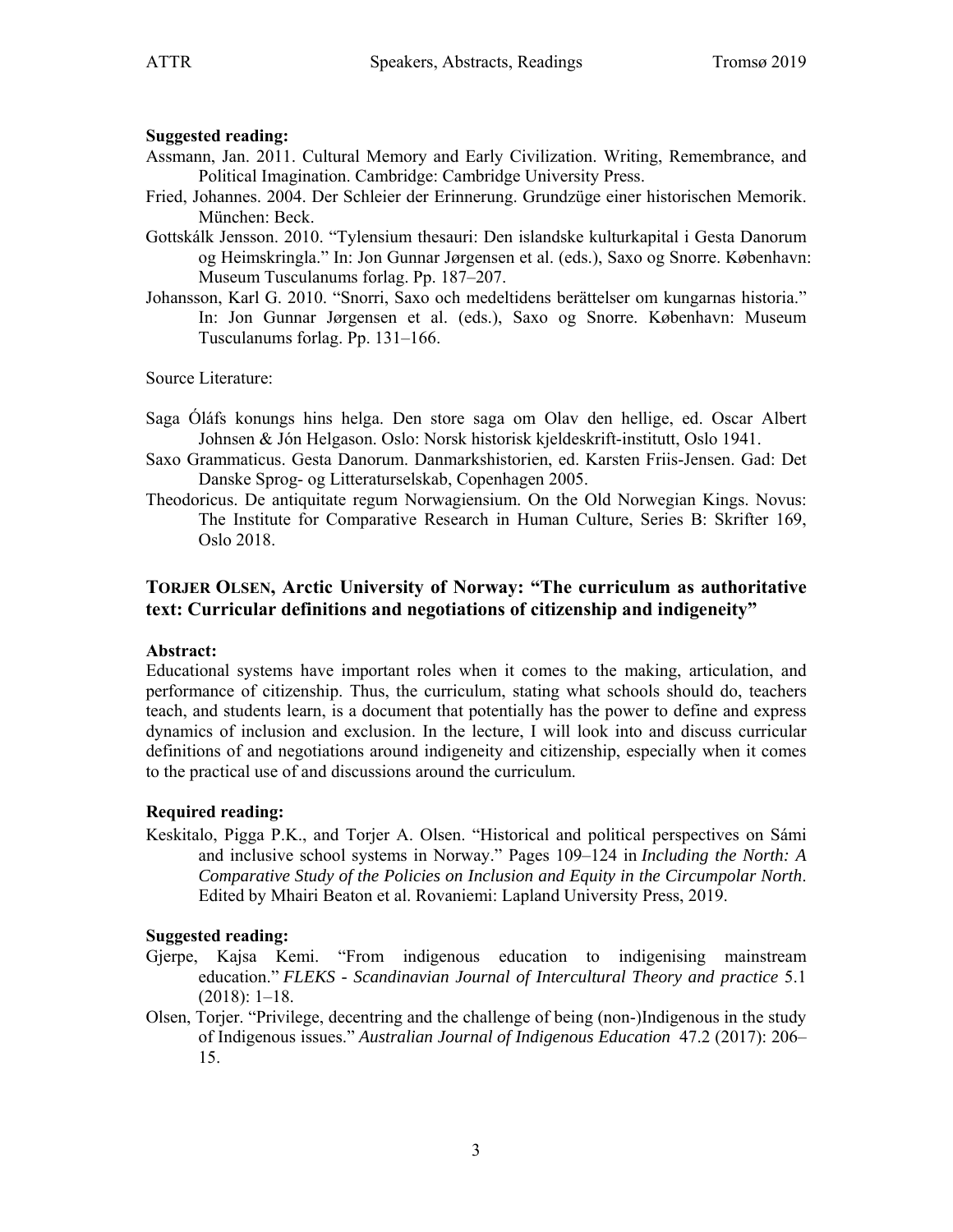## **MATTIAS ÅHRÉN, Arctic University of Norway: "Landscapes as documents; writing the history of oral cultures"**

#### **Abstract:**

As to all scholars, "truth" and "facts" are cornerstones in the social sciences. Not uncommonly though, alternative narratives compete to represent the truth, not least in law. In such competitions, a narrative told by the written word regularly triumphs over one spoken or told by nature. The written is accepted for truth and with time tells history. The unwritten narrative is dismissed as hearsay or legend, and soon gone. Is it necessary right though, to simply assume that a written word is more likely to represent the truth than one told or carved in nature, and, as a consequence, more relevant to the scientist? The lecture offers some thought on these issues.

#### **Required reading:**

Napoleon, Val. 2016. "Delgamuukw: A Legal Straightjacket for Oral Histories?" *Canadian Journal of Law and Society* 20.2 (2005): 123–155.

# **ARKOTONG LONGKUMER, University of Edinburgh: "'Writing Orality': Stories, Methods, and Crafting Textualities"**

#### **Abstract:**

In this presentation I chart the process through which the crafting of texts happens. I explain how engaging in 'textuality' with entangled worlds – human-human; human-non-human – creates a space to explore the tension between different kinds of knowledge and the ability to translate that across different cultural contexts. Drawing very much on my own research amongst indigenous peoples in the Northeast of India, I elaborate on the processes through which stories are told, remade, and retold. At the same time, I explore the ways in which the ethnographer needs to capture these stories without losing the 'presence' and 'aura' in which they are told and the ability of the 'telling' to inform, inspire and expand the imagination..

#### **Required reading:**

Longkumer, Arkotong. 2016. '"Lines that speak": The Gaidinliu notebooks as language, prophecy, and textuality'. *HAU: Journal of Ethnographic Theory* 6 (2): 123–147.

#### **Suggested reading:**

- Ao, Temsula. 2007. 'Writing Orality' in Orality and Beyond: A North-East Indian Perspective. Soumen Sen and Desmond L Kharmawphlang, eds. New Delhi: Sahitya Akademi.
- Basso, Keith. 1996. Wisdom Sits in Places: Landscape and Language Among the Western Apache. Albuquerque: University of New Mexico Press.
- Jackson, Michael. 2002. The Politics of Storytelling: Violence, Transgression, and Intersubjectivity. Copenhagen, Denmark: Museum Tusculanum Press.
- Longkumer, Arkotong. 2018. 'Spirits in a Material World: Mediation and Revitalization of Woodcarvings in a Naga Village'. Numen 65 (5-6): 467–498.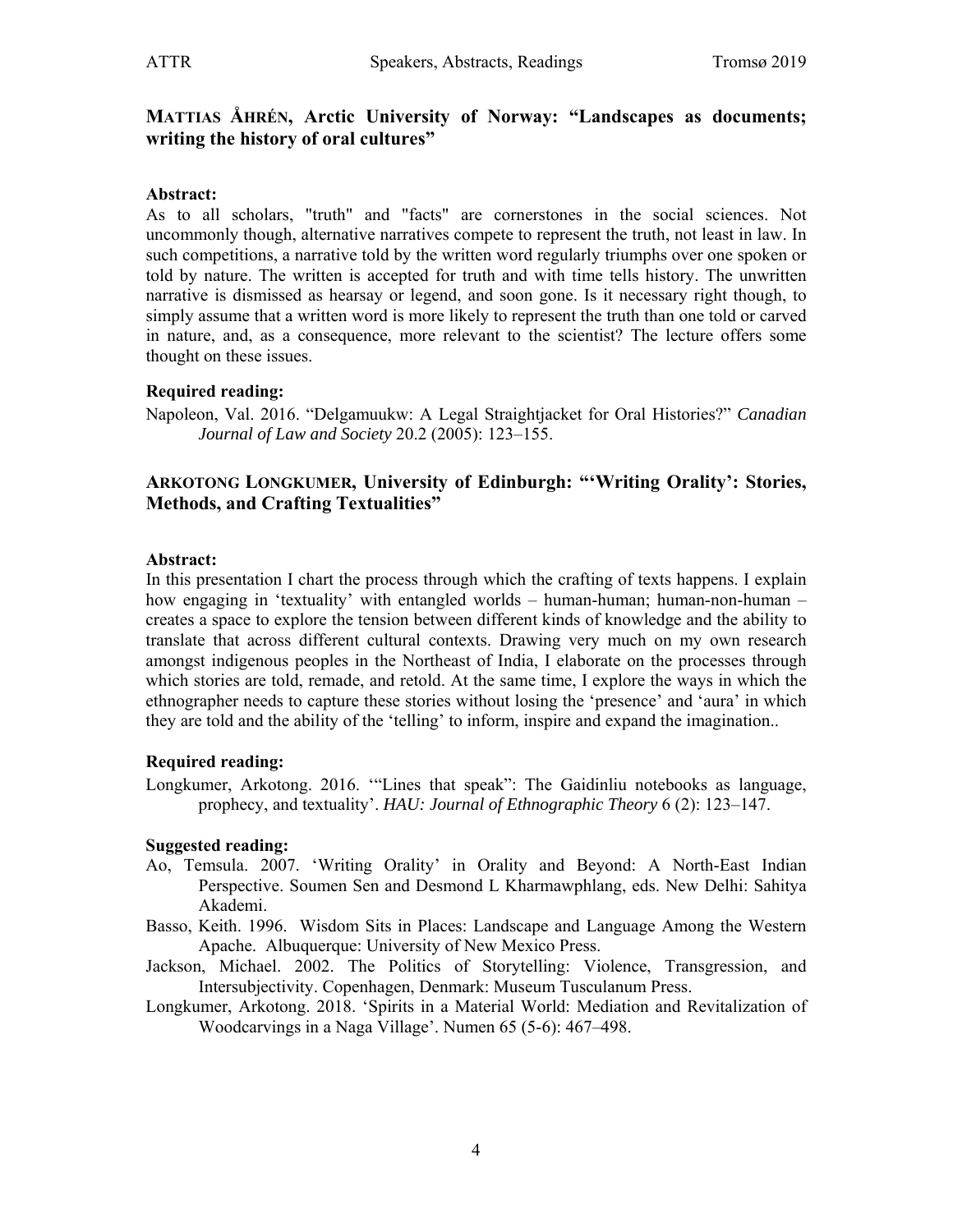# **MARGHERITA POTO, Arctic University of Norway: "Indigenous Law and Methodology: an eye opening experience generously funded by YoungCAS 2018"**

## **Abstract:**

The presentation will describe the experience of a workshop funded by the YoungCas in Oslo, that brought together a diverse group of ten leading and young researchers from around the world to explore and raise awareness of critical questions in Indigenous law and methodologies. The first three days were led by Val Napoleon and Rebecca Johnson, two professors with the Indigenous Law Research Unit (ILRU) at the University of Victoria, as they taught the ILRU-developed methodology to revitalise Indigenous legal orders. This methodology starts from the premise that Indigenous people were and are rational beings who are governed by rational laws. However, years of State-organized discriminatory and assimilationist policies have degraded these legal orders. Now is the time to begin the hard work to rebuild Indigenous legal orders. At the heart of this approach is a deep and abiding commitment to identifying, articulating, and applying the intellectual resources from Indigenous legal orders to the work of rebuilding Indigenous citizenries and governance. This workshop includes interactive discussion on the theories, debates, and challenges in the Indigenous law, and a practical hands-on introduction to a specific approach for accessing, understanding, and applying Indigenous laws today.

The last two days saw the other eight workshop participants present on their current or past research projects related to Indigenous peoples and law. The internventions were diverse and fascinating, stretching several disciplines and continents.

#### **Required reading:**

Friedland, Hadley, and Val Napoleon. "Gathering the Threads: Developing a Methodology for Researching and Rebuilding Indigenous Legal Traditions." *Lakehead Law Journal* 1:1 (2015–2016): 16–44.

# **TRUDE FONNELAND, Arctic University of Norway: "Exhibitions as Authoritative Texts"**

#### **Abstract:**

In 1973, the exhibition Samekulturen (The Sámi Culture) opened its doors to the audience for the first time, and for over forty years this exhibition has served as an important arena for the dissemination of Sámi traditions and cultures to tourists, students and other visitors. Exhibitions have social and political consequences. It is Samekulturen as an authoritative text that contributes to the production of knowledge about Sami traditions and cultures that is the starting point for my discussions in the seminar. In the view of the museological and ethnopolitical contexts in which Samekulturen was shaped, my aim is to shed light on the exhibition as a producer of traditions and discuss the conditions for it as a space for collaborative relations and interaction.

#### **Required reading:**

Clifford, James. "Second Life: The Return of the Masks." Pages 261–314 in *Returns: Becoming Indigenous in the Twenty-First Century*. Cambridge, Mass.: Harvard University Press, 2013.